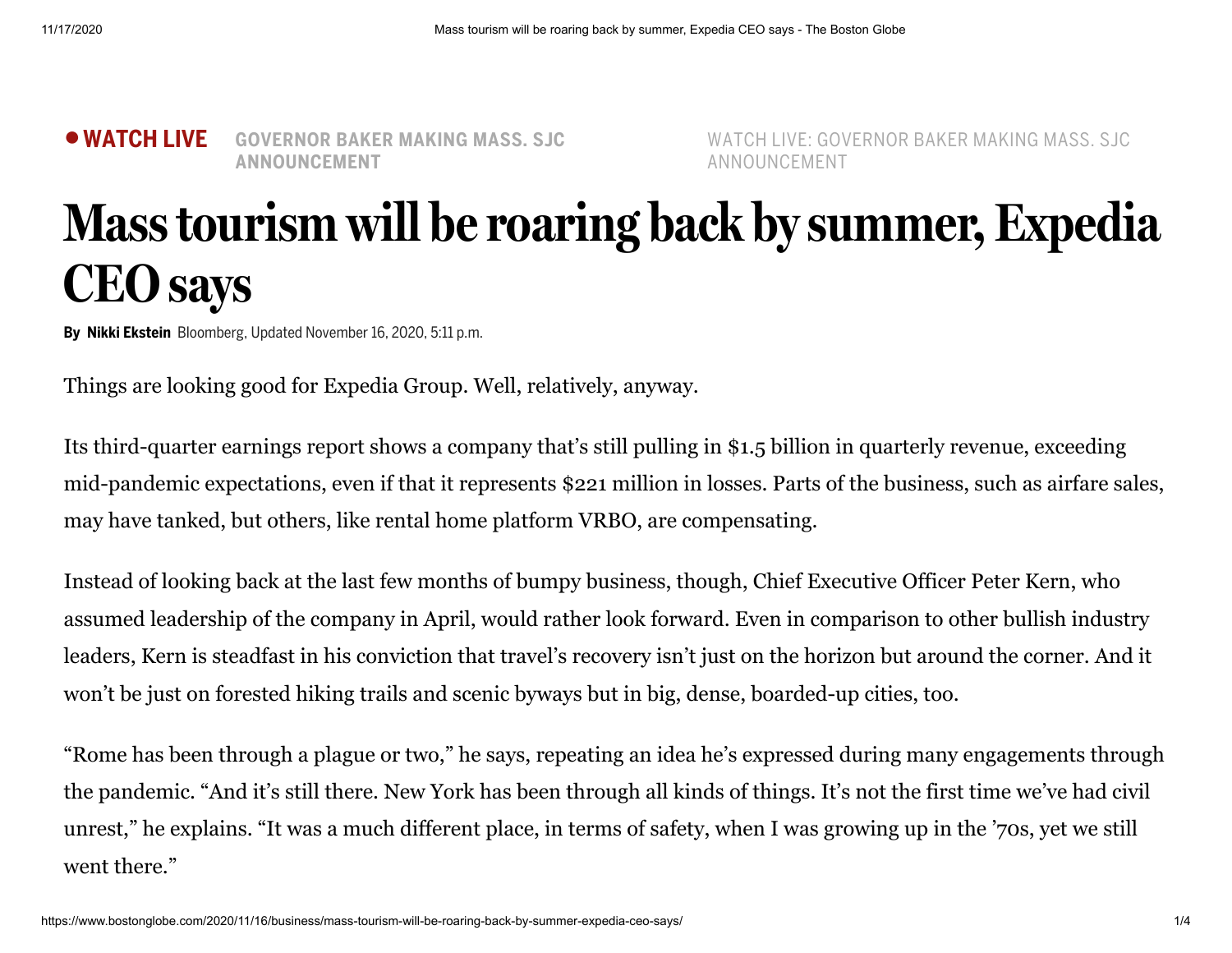And while it's true that a quieter New York still holds the vibrancy of many small towns combined, Kern feels that this arc of history will bend sharper and faster toward full recovery than any before. "This is a time with more science, more technology. We're not going to give up.



"This is just one man's opinion," he continues. "This [process] will be less than the three to five years others are predicting. If you said tomorrow that there was a vaccine with 100 percent efficacy, and everyone gets it, do people want to live on a cul-de-sac or in a city? They'd rush back and realize there was a reason they weren't living in a cul-desac before."

Dim prospects for the suburbs aside, here are Kern's broader (and rosier) predictions for the short-term future of travel, from a due-any-minute spike in bookings to a "re-upping" of investment into urban restaurants and culture.

Kern firmly holds that news of an impending vaccine  $-$  rather than the vaccine itself  $-$  is what will jump-start travel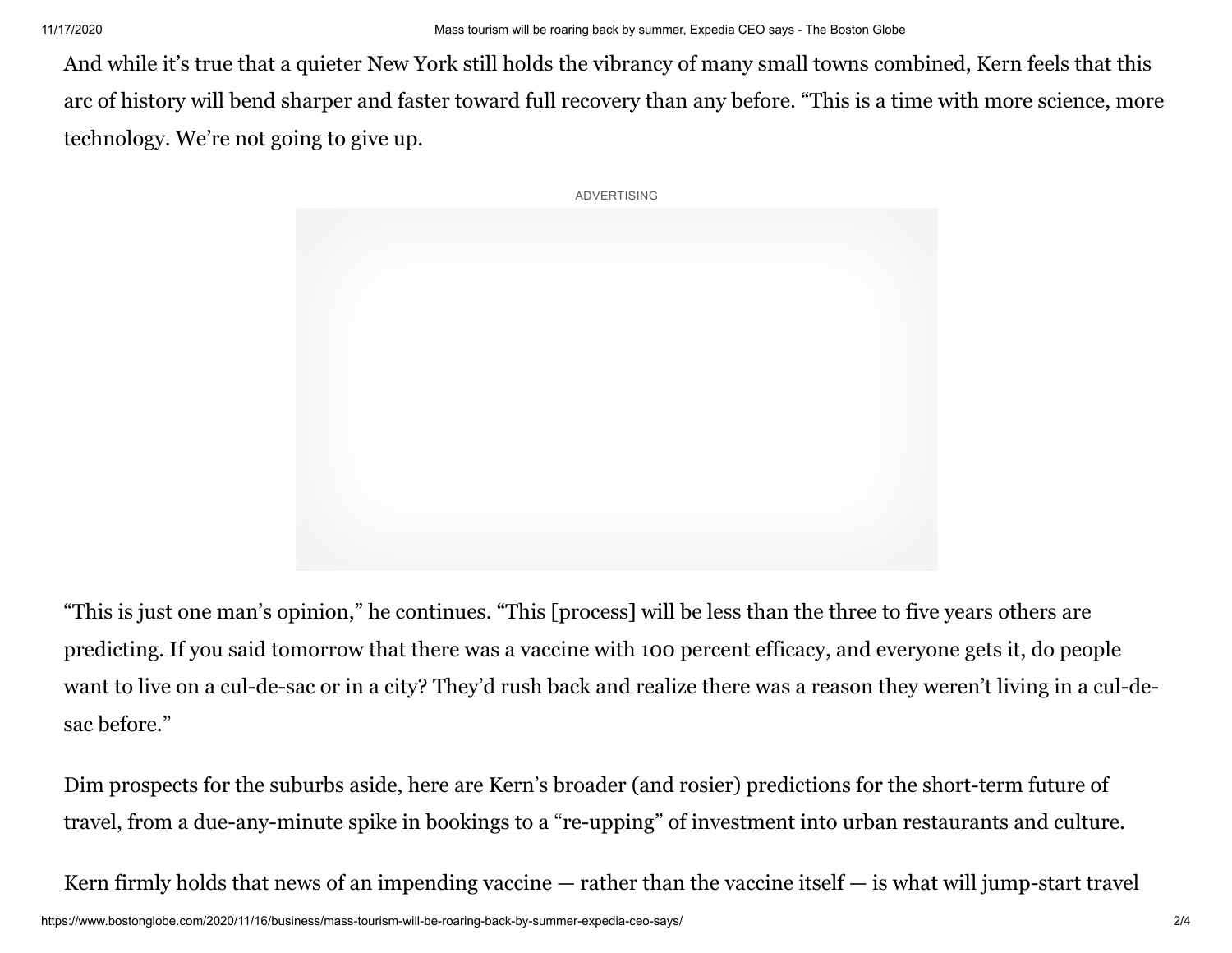again. "People will think, 'Well, by the summer Europe might be open, or I might have the vaccine, so let's book it,'" he explains.

Pfizer's announcement last week that its vaccine candidate was 90 percent effective has not yet shown a quantifiable impact on Expedia's sales, but it did send the company's stock price up 22.5 percent that morning — along with similar spikes for such travel companies as Marriott International and Park Hotels & Resorts.

A shift in consumer confidence doesn't happen overnight, but it's been steadily rising, Kern says.

"Barring the vaccine, my sense is that people were getting increasingly comfortable with how safe air travel and hotels are —the precautions that the industry has been taking —and the numbers [of bookings] have been creeping up," he says. "Of course, it helps if everybody does their part" to keep the virus in check.

The latter half of that thought is crucial: Trusting in airline and hotel protocols matters only when people are physically able to travel. With a second wave forcing lockdowns in much of Europe (and possibly the United States, soon), consumer confidence may well be a moot point.

Like others in the industry, though, Kern sees his decent-enough summer sales as proof that there is pent-up demand and reason to be hopeful that business can swell quickly again. "It's all terrible — but it's way less terrible than one might have imagined," he concedes.

## **Show comments**